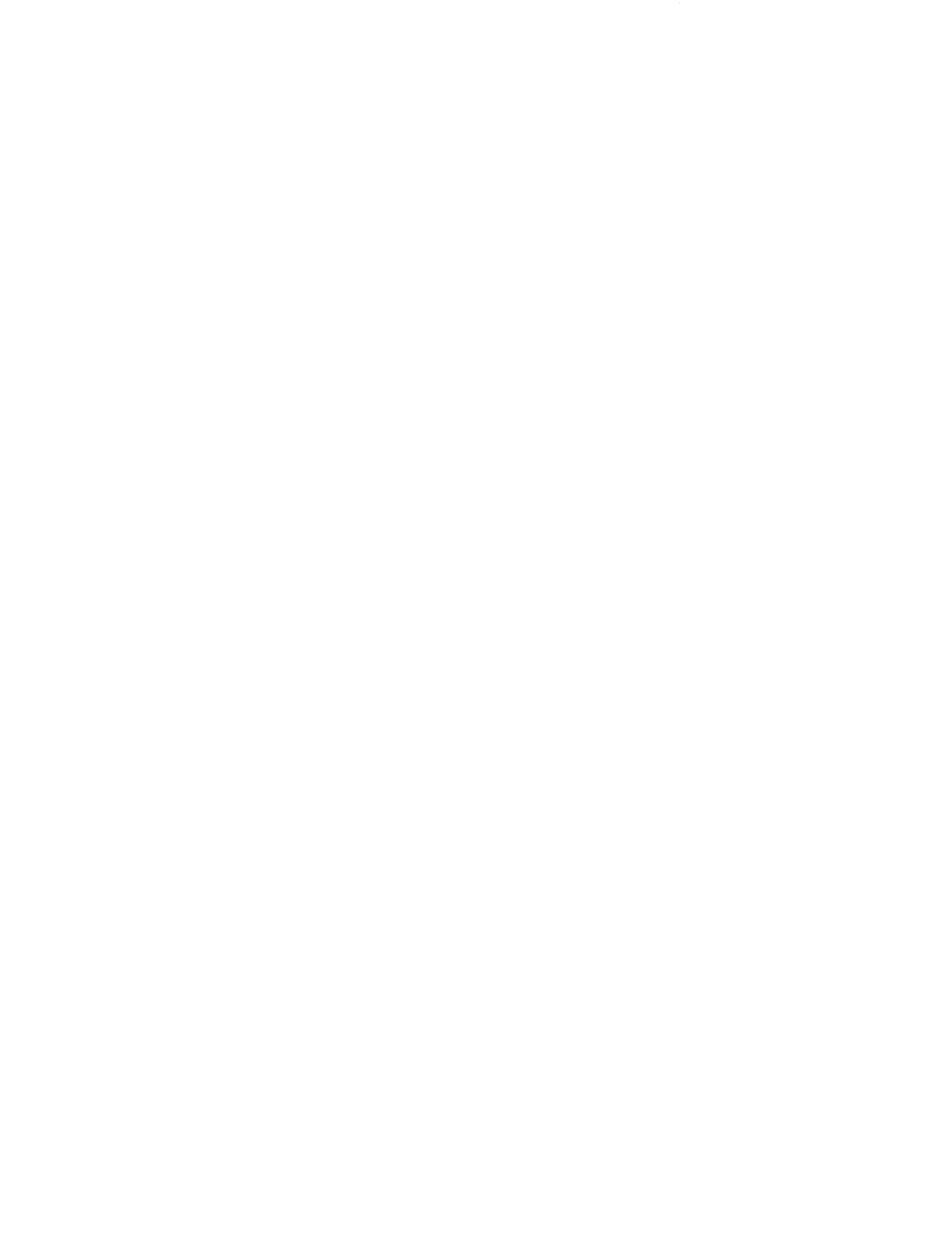This study was prepared at the request of Congressman William H. Gray, HI, Chairman, Budget Committee, United States House of Representatives. It was written by Jon Hakken and Rosemarie Nielsen of the Tax Analysis Division, under the supervision of Rosemary D. Marcuss and Eric J. Toder. Maureen Griffin provided research support. Questions regarding this analysis may be addressed to Jon Hakken (226-2680) or Rosemarie Nielsen (226-2690).

 $\mathcal{L}_{\text{max}}$  ,  $\mathcal{L}_{\text{max}}$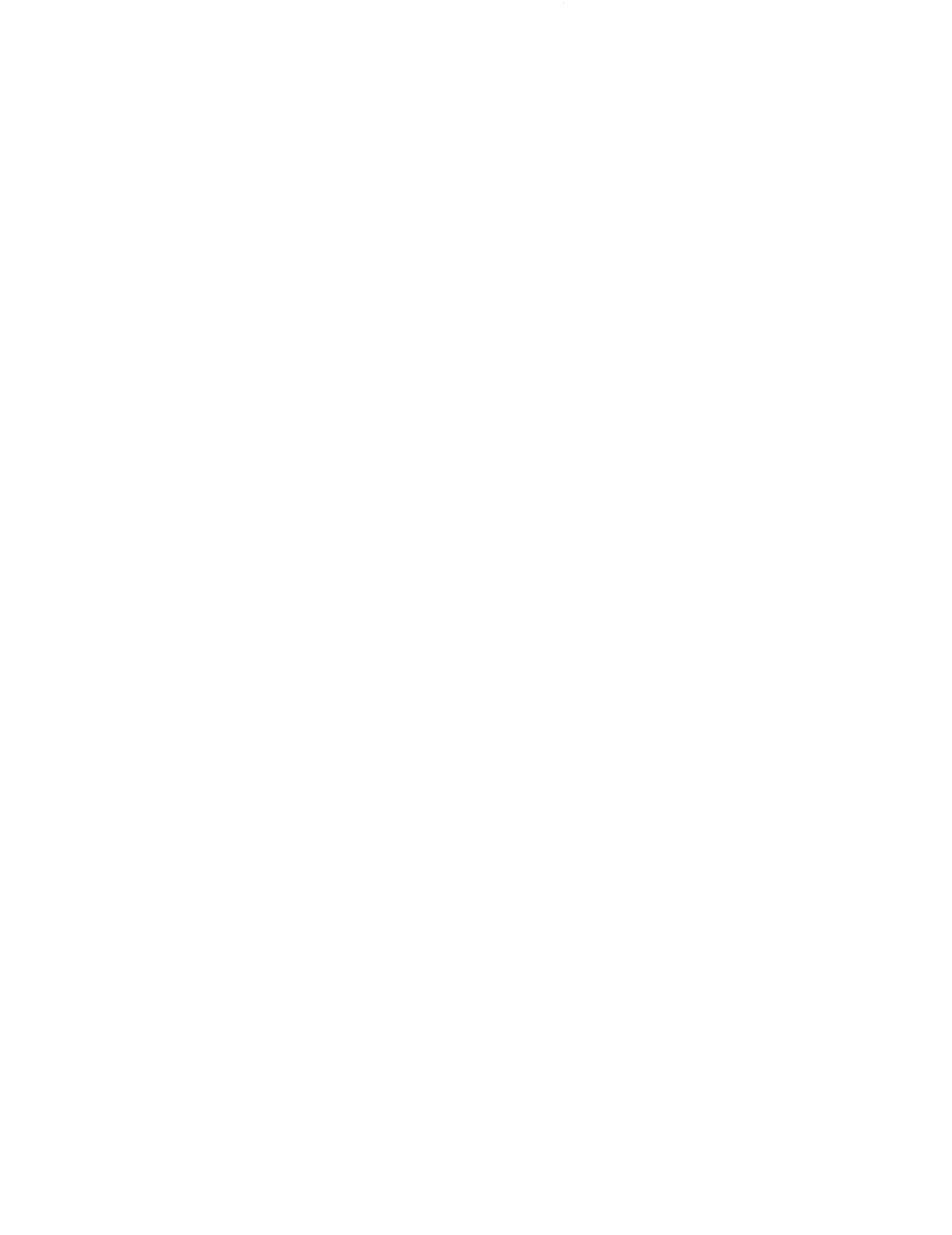#### **OVERVIEW AND PURPOSE OF THE PAPER**

The Congress continues to debate the proper mix of tax increases and spending cuts, the two available tools for reducing the deficit. Recently some commentators have argued that historical evidence indicates that, contrary to the above presumption, federal tax increases cause federal spending increases. An even stronger position holds that these spending An even stronger position holds that these spending increases may be larger than the tax increases that cause them. This position implies that tax increases are ineffective at best, and may even be counterproductive in reducing the federal deficit.

This paper examines the hypothesis that tax increases cannot reduce deficits (hereafter referred to as the "tax-and-spend" hypothesis). First, it presents historical tax and spending data and observes some trends. Next, it shows that the statistical results in one recent study, by Vedder, Gallaway, and Frenze, are extremely sensitive to the sample period, and are also highly dependent on assumptions about the structure of the error term in the basic regression. *\J* It concludes that the Vedder *et al.* analysis provides no persuasive evidence in favor of the tax-and-spend hypothesis.

Next, the paper discusses another recent study by von Furstenberg, Green, and Jeong that attempts to test the tax-and-spend hypothesis using a much different econometric technique: by observing the order of precedence between federal tax increases and federal spending increases. 2/ Again, the evidence does not support the tax-and-spend hypothesis.

Several other studies of the tax-and-spend hypothesis focus on the taxing and spending behavior of state and local governments. These have not been reviewed since the widespread use of constitutional restrictions against deficit spending at the state and local level makes the tax-spending link much tighter than at the federal level.

## **THE HISTORICAL RELATIONSHIP BETWEEN TAXES AND SPENDING**

This section presents data on taxes and spending during the post-World War II period are presented for the purpose of examining the past relationship between federal tax collections and expenditures. Taxes and spending are unquestionably related because taxes are raised either to pay

<sup>1.</sup> Richard Vedder, Lowell Gallaway, and Christopher Frenie, "Federal Tax Increases and the Budget Deficit, 1947-1986," paper released by minority staff, Joint Economic Committee (1987).

<sup>2.</sup> George von Furstenberg, R. Jeffery Green, and Jin-Ho Jeong, "Tax and Spend, or Spend and Tax," Review of Economics and Statistics (May 1986).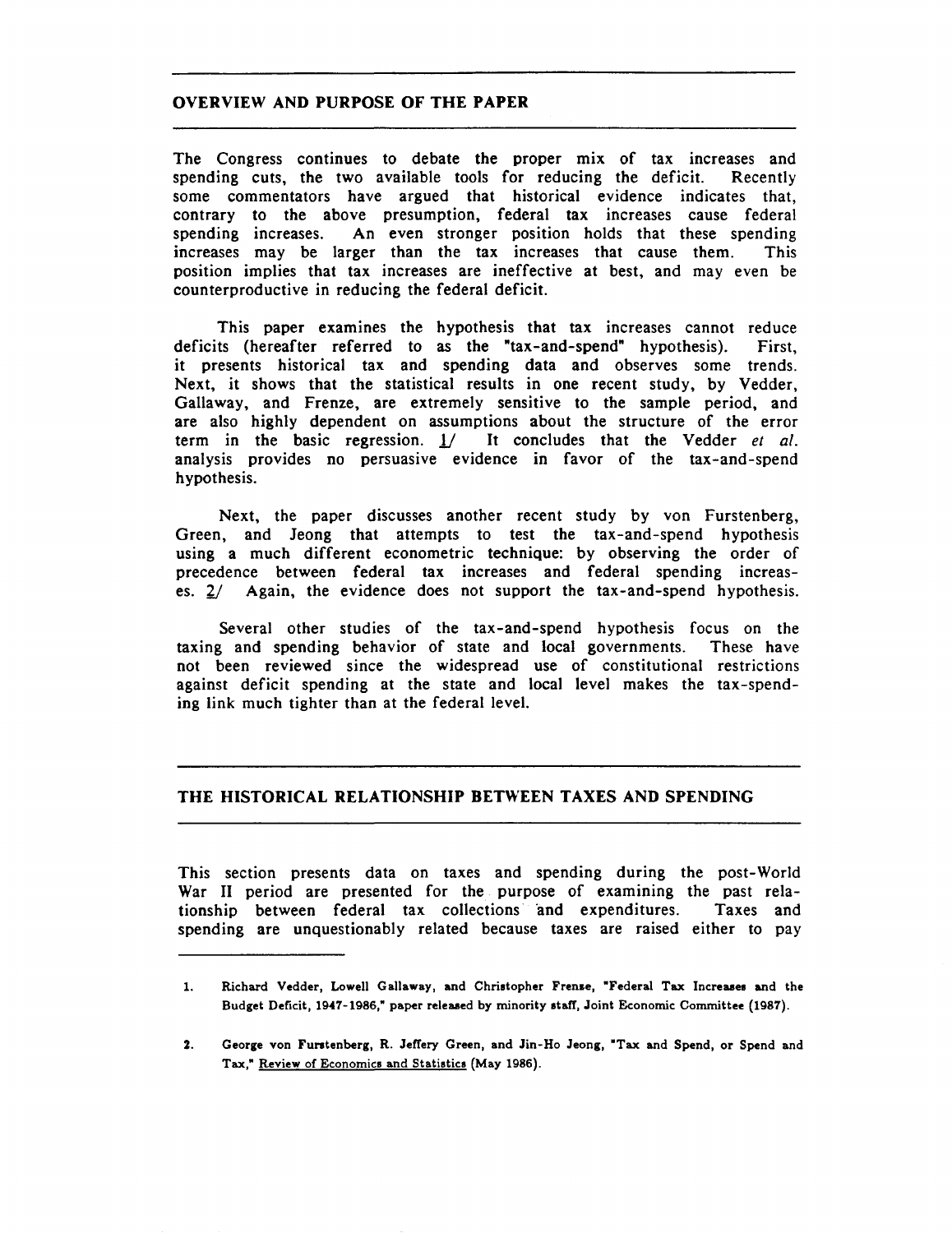$\label{eq:2.1} \frac{1}{\sqrt{2}}\sum_{i=1}^n\frac{1}{\sqrt{2}}\sum_{i=1}^n\frac{1}{\sqrt{2}}\sum_{i=1}^n\frac{1}{\sqrt{2}}\sum_{i=1}^n\frac{1}{\sqrt{2}}\sum_{i=1}^n\frac{1}{\sqrt{2}}\sum_{i=1}^n\frac{1}{\sqrt{2}}\sum_{i=1}^n\frac{1}{\sqrt{2}}\sum_{i=1}^n\frac{1}{\sqrt{2}}\sum_{i=1}^n\frac{1}{\sqrt{2}}\sum_{i=1}^n\frac{1}{\sqrt{2}}\sum_{i=1}^n\frac$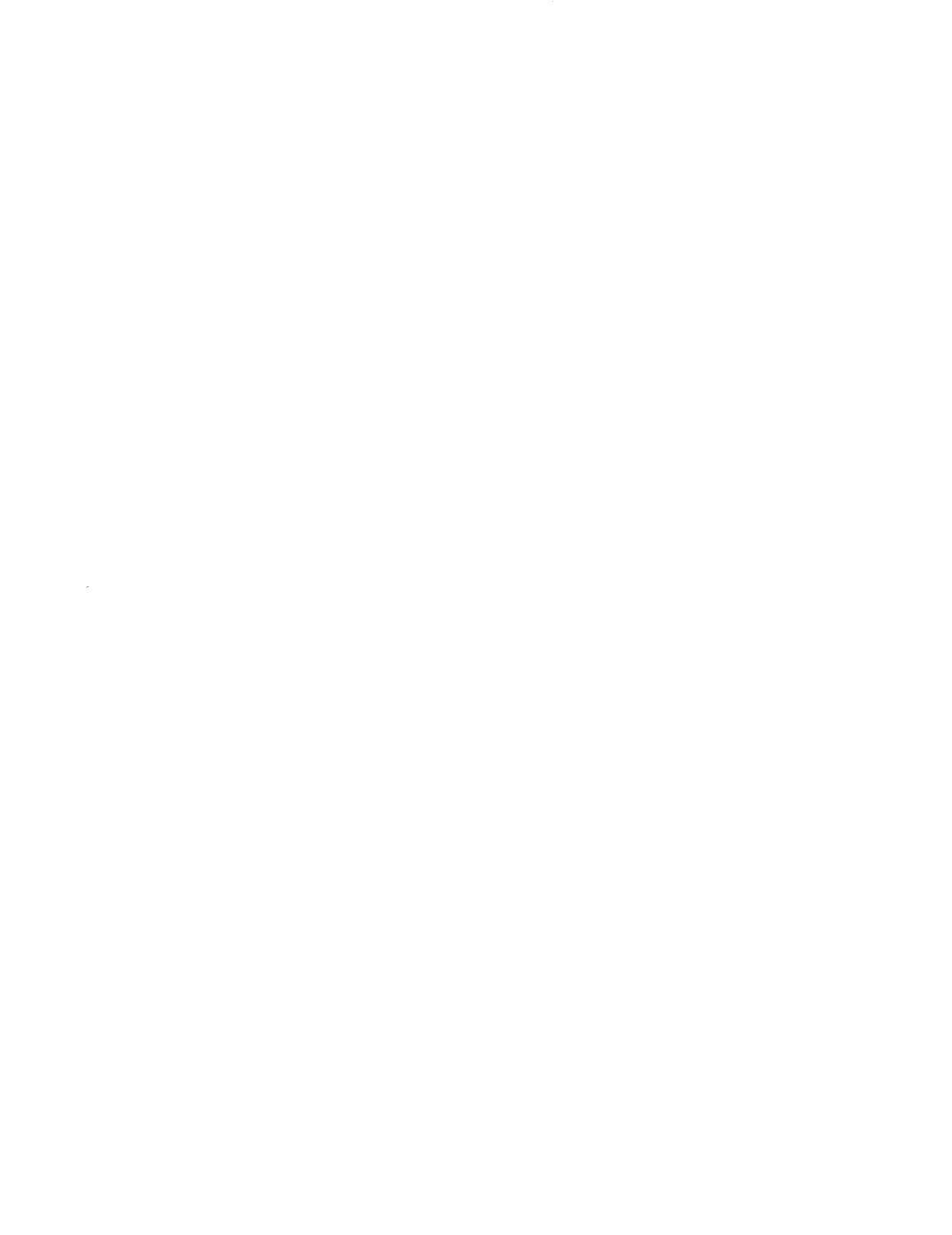for current spending or to pay for debt-financed spending from prior years. The relationship, however, is not exact. For example, taxes and spending may diverge because they change in opposite directions over the business cycle in response to automatic and discretionary stabilization policies, or because extraordinary spending during wars is not fully tax financed.

In the postwar period, most of the spending in any year has been<br>ced by tax collections in that year. However, both spending and financed by tax collections in that year. taxes have grown to become increasing shares of gross national product (GNP), as shown in Figure 1. In 1947, government spending was only 13 percent of GNP; during the 1980s, spending rose from 22 percent to over 24 percent of GNP. Similarly, taxes were less than 18 percent of GNP in 1948-1950, but rose to about 20 percent of GNP in the late 1970s and have remained at about that level.

The figure shows that the share of spending that is deficit financed has generally been quite small. In some years, the government ran small budgetary surpluses. Even in many of the deficit years, the deficit was less than 1 percent of GNP. With the exception of high deficits in 1975 and 1976, the deficit exceeded 2 percent of GNP only in the 1980s, reaching historically high levels of about 5 percent of GNP from 1982 to the present.





SOURCE: Economic Report of the President (1987).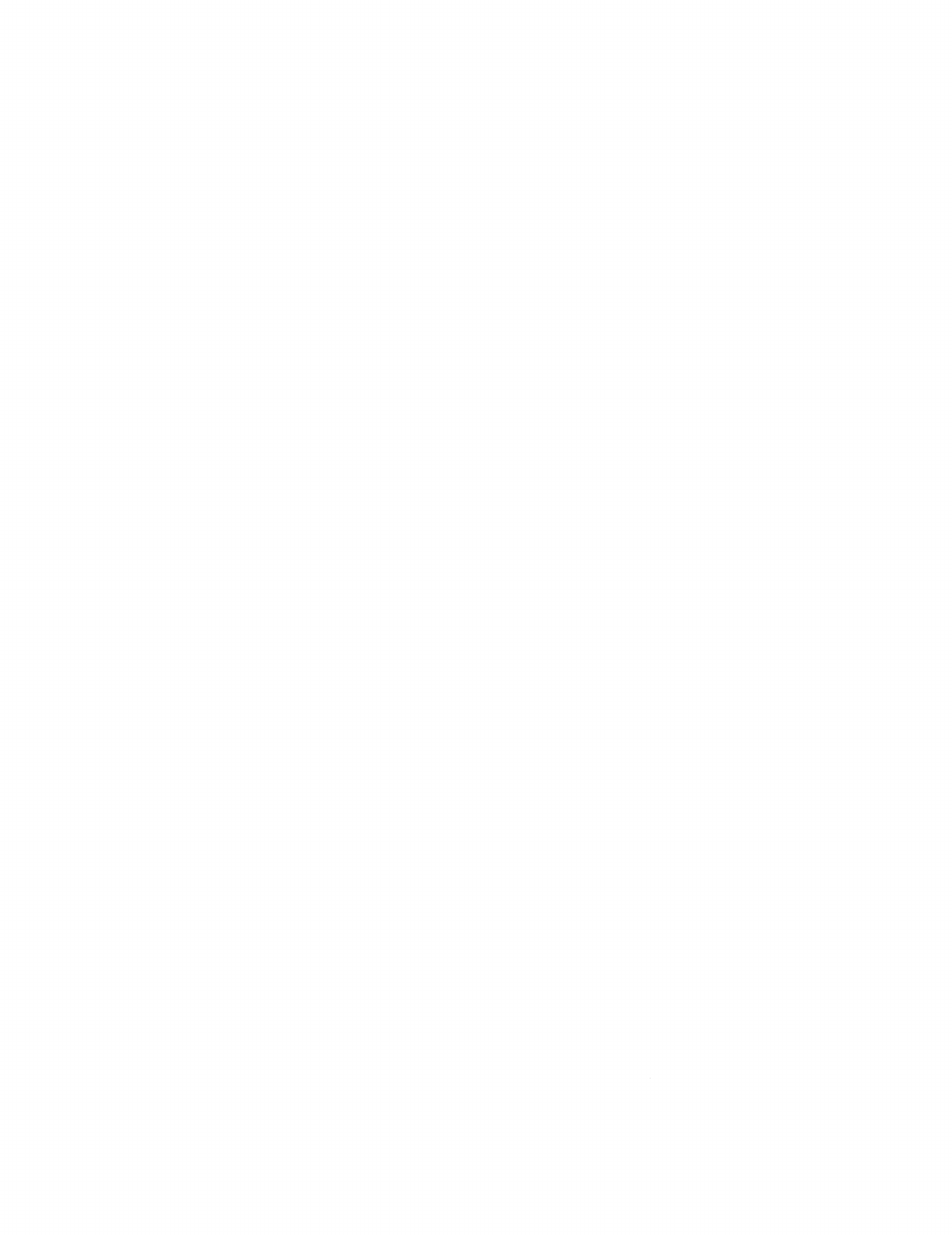#### **THE TAX-AND-SPEND HYPOTHESIS**

Even though annual federal tax receipts have nearly equaled annual spending during most of the postwar period, the recent divergence of one from the other has stimulated academic interest and political controversy over whether there is a direct causal relationship between tax and spending changes.

Some critics of tax increases argue that tax increases cause spending increases and that, as a result, tax increases are not very effective in reducing the deficit. The logical extreme of this argument is that tax The logical extreme of this argument is that tax increases cause spending increases of an equal or greater magnitude so that tax increases cannot reduce deficits.

It is worth noting that even skeptics of the tax-and-spend hypothesis admit that taxes and spending are related in the sense that taxes always pay for past or present spending. The controversy is over whether, at the margin, additional taxes actually reduce the deficit, or whether the political process inevitably results in the Congress using these additional taxes for higher spending levels.

The study by Vedder *el al.* claims that historical evidence supports what might be called an extreme view of the tax-and-spend hypothesis- namely, that tax increases cause even larger spending increases in the same year. Specifically, the authors estimate that over the postwar period every dollar increase in taxes led to a \$0.58 increase in the deficit, other factors held constant. This implies a \$1.58 increase in spending for every dollar increase in taxes.

The empirical analysis done by Vedder *et al.* does not actually test for a causal relationship between taxes and spending. It assumes that tax increases cause spending increases as the basis for specifying the statistical model. The statistical model then determines how responsive spending is to a tax increase, assuming that taxes affect spending.

The estimated \$1.58 spending response to a dollar increase in taxes is highly sensitive to the time period selected and to the statistical formulation, in particular to the specification of the error term. The first column in Table 1 shows the regression results reported by Vedder *et al.* The dependent variable is the actual budget deficit as a percentage of GNP. The independent variables include actual tax receipts as a percentage of GNP, a dummy variable for the Korean and Vietnam wars, and macroeconomic variables that affect the deficit. Estimated t-statistics are shown below their estimated coefficients. The regression is corrected for autoregressive errors using a "moving average" technique. The second column shows CBO's replication of the Vedder *et al.* results. While the replication is not exact, it is very close. The key result is shown in the row labeled "taxes/GNP." The coefficient of 0.58 for the Vedder specifi-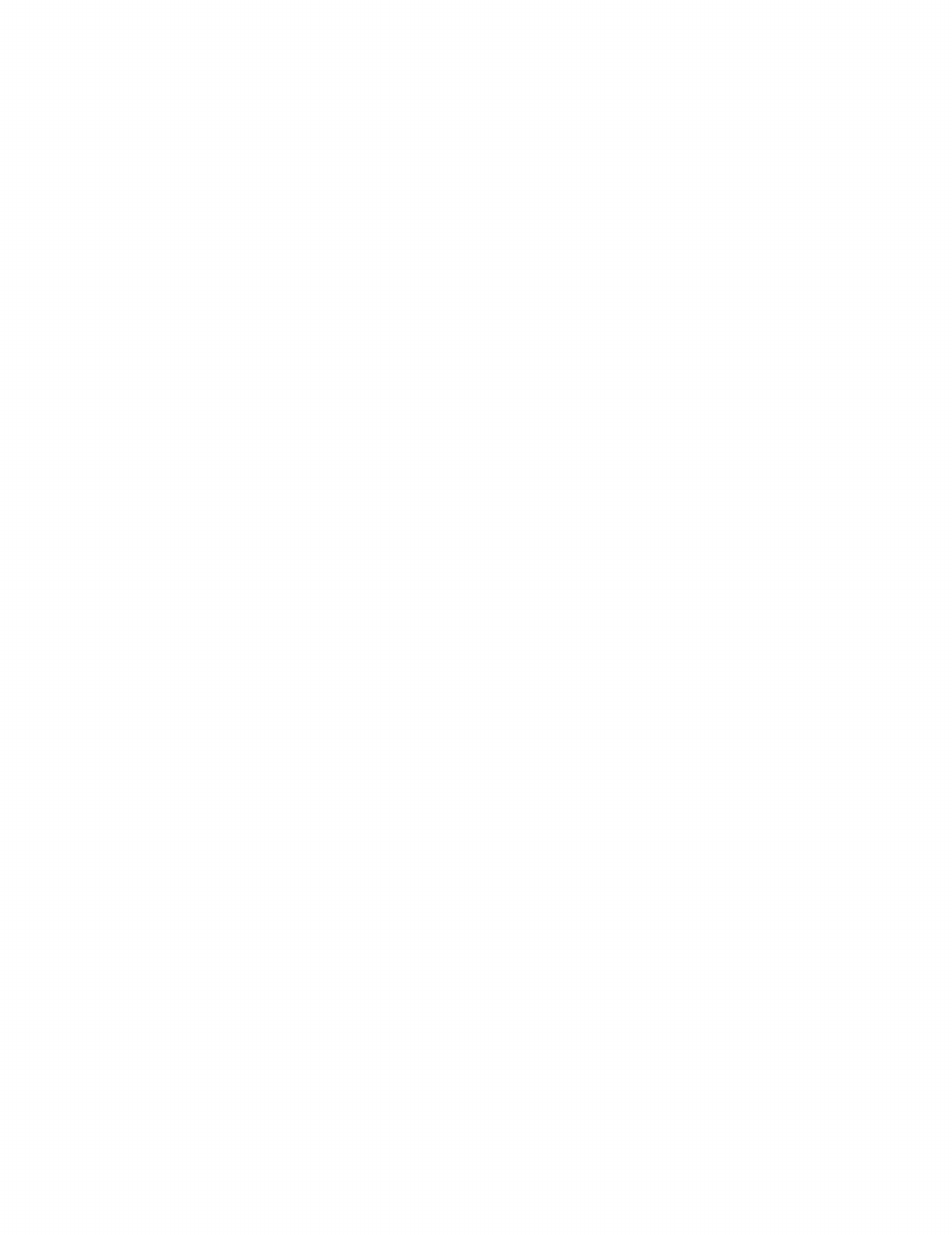cation implies that the deficit increases by \$0.58 for each additional dollar of tax receipts, holding other factors constant. The CBO replication shows a slightly smaller deficit response of \$0.55 for each additional dollar of taxes. Both estimates of the coefficient are significantly greater than zero at a 99 percent level of confidence.

The third column in Table 1 reports the regression coefficients for a slightly different specification of the error term. The regression uses the Cochran-Orcutt method of correcting for serial correlation instead of the "moving average" method used by Vedder *et al.* Under this specification, an additional dollar of taxes is estimated to reduce the deficit by \$0.17 instead of increasing it by \$0.58 as reported by Vedder *et al.* The estimated coefficient is not significantly different from zero, meaning that the hypothesis that additional taxes have no effect on the current deficit cannot be rejected as Vedder *et al.* claimed in the case of their specification.

The fourth and fifth columns repeat the specifications in the second and third columns using data for only the past three decades (1956-1986) instead of for the entire postwar period (1949-1986). Using Vedder's specification, an additional tax dollar is estimated to increase the deficit by only \$0.05. Using Vedder's specification with a Cochran-Orcutt adjustment for serial correlation, an additional tax dollar is estimated to reduce the deficit by \$0.92. Given that the \$0.92 reduction is significantly different from zero, the hypothesis that additional taxes do not reduce the deficit can be rejected. Moreover, given that the coefficient is not significantly different from -1.0, the hypothesis that additional taxes have no effect on current spending cannot be rejected. Therefore, a tax increase may reduce the deficit by nearly the same amount.

The fact that slight variations in the error term specification and the sample period lead to opposite results casts doubt on the credibility of the basic empirical finding of Vedder *et al.* that additional taxes do not reduce the deficit. *I/*

<sup>3.</sup> Another problem with the specification used by Vedder et al. is that the macroeconomic variables only control for the effects of these variables on spending, not on taxes. This is because actual tax receipts are included, in a linear fashion, in the dependent variable as well as being included as an independent variable. In order to correct this problem, the regression that *it* shown in the sixth column of Table 1 repeats Vedder's specification but substitutes "full employment" tax receipts as an independent variable instead of actual receipts. The sample period is limited to the last 30 years, because estimates of "full employment" tax receipts were not readily available for earlier years. The regression shown in the seventh column repeats the specification in the sixth column with a Cochran-Orcutt adjustment instead of the "moving average" adjustment. While the use of the "full employment" tax receipt variable clearly affects the coefficients for the macroeconomic variables, it has little effect on the coefficient for the tax variable.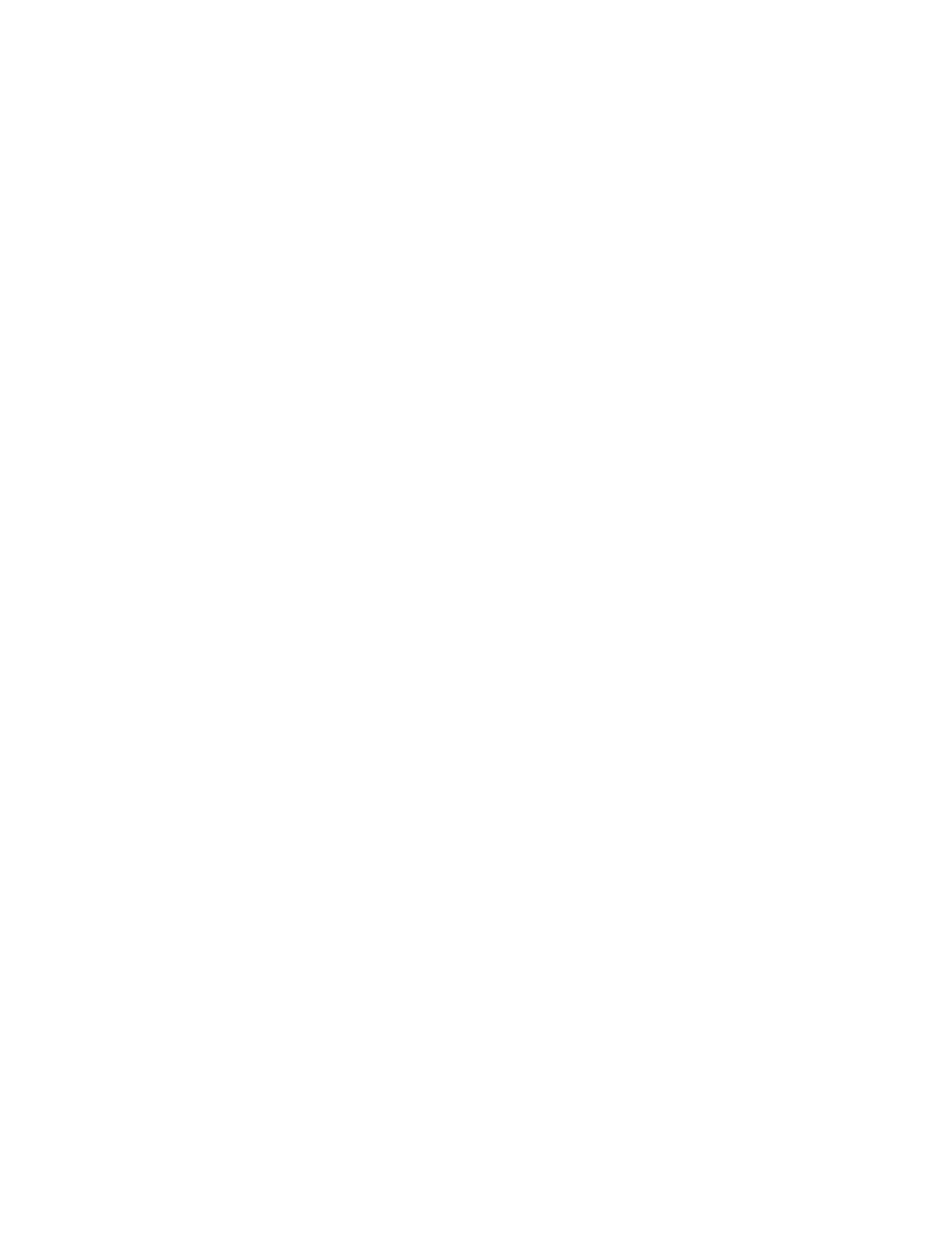| Dependent Variable: Deficit/GNP            | (1)                        | (2)<br><b>CBO</b><br>Replication | (3)<br>Same As<br>(2), Except<br>Error Term                                                                                                                                                                                                                                                                                                                                                         | (4)<br>Same As (2),<br>Different<br>Period | (5)<br>Same As<br>$(4)$ , Except<br>Error Term                                                                                                                                                                                                                                                                                                                                                   | (6)<br>Discre-<br>tionary<br>Tax<br>Specification | (7)<br>Same As<br>$(6)$ , Except<br>Error Term |
|--------------------------------------------|----------------------------|----------------------------------|-----------------------------------------------------------------------------------------------------------------------------------------------------------------------------------------------------------------------------------------------------------------------------------------------------------------------------------------------------------------------------------------------------|--------------------------------------------|--------------------------------------------------------------------------------------------------------------------------------------------------------------------------------------------------------------------------------------------------------------------------------------------------------------------------------------------------------------------------------------------------|---------------------------------------------------|------------------------------------------------|
| Specification:                             | Vedder et al. <sup>1</sup> |                                  |                                                                                                                                                                                                                                                                                                                                                                                                     |                                            |                                                                                                                                                                                                                                                                                                                                                                                                  |                                                   |                                                |
| Time Period: <sup>2</sup>                  | $1949? -$                  | $1949 -$                         | $1949 -$                                                                                                                                                                                                                                                                                                                                                                                            | $1956 -$                                   | $1956 -$                                                                                                                                                                                                                                                                                                                                                                                         | $1956 -$                                          | $1956 -$                                       |
| Adjustment for<br>Serial Correla-<br>tion: | 1986<br><b>MA(1)</b>       | 1986<br>MA(1)                    | 1986<br>AR(1)                                                                                                                                                                                                                                                                                                                                                                                       | 1986<br>MA(1)                              | 1986<br>AR(1)                                                                                                                                                                                                                                                                                                                                                                                    | 1986<br><b>MA(1)</b>                              | 1988<br>AR(1)                                  |
| Constant                                   | $-15.14$                   | $-12.60$                         | 4.00                                                                                                                                                                                                                                                                                                                                                                                                | $-7.11$                                    | 21.60                                                                                                                                                                                                                                                                                                                                                                                            | $-5.01$                                           | 18.09                                          |
|                                            | $-3.61$                    | $-3.83$                          | 1.74                                                                                                                                                                                                                                                                                                                                                                                                | $-1.86$                                    | 1.97                                                                                                                                                                                                                                                                                                                                                                                             | $-1.28$                                           | 2.58                                           |
| Taxes/GNP                                  | 0.58                       | 0.55                             | $-0.17$                                                                                                                                                                                                                                                                                                                                                                                             | 0.05                                       | $-0.92$                                                                                                                                                                                                                                                                                                                                                                                          |                                                   | $- - -$                                        |
|                                            | 2.39                       | 2.93                             | $-1.69$                                                                                                                                                                                                                                                                                                                                                                                             | 0.22                                       | $-4.79$                                                                                                                                                                                                                                                                                                                                                                                          | $\cdots$                                          | $\sim$ $\sim$ $\sim$                           |
| Full Employment                            | $\cdots$                   | $- - -$                          | $\frac{1}{2}$                                                                                                                                                                                                                                                                                                                                                                                       | $\overline{\phantom{a}}$                   | $\ddotsc$                                                                                                                                                                                                                                                                                                                                                                                        | $-0.08$                                           | $-0.88$                                        |
| Taxes/GNP                                  | $- - -$                    | $- - -$                          | .                                                                                                                                                                                                                                                                                                                                                                                                   | $\frac{1}{2}$                              | ---                                                                                                                                                                                                                                                                                                                                                                                              | $-0.36$                                           | $-4.81$                                        |
| Civilian Unem-                             | 0.85                       | 0.64                             | 0.25                                                                                                                                                                                                                                                                                                                                                                                                | 1.22                                       | 0.44                                                                                                                                                                                                                                                                                                                                                                                             | 1.28                                              | 0.76                                           |
| ployment Rate                              | 4.67                       | 4.02                             | 1.46                                                                                                                                                                                                                                                                                                                                                                                                | 5.84                                       | 2.25                                                                                                                                                                                                                                                                                                                                                                                             | 5.50                                              | 4.43                                           |
| Real GNP Growth                            | 0.04                       | $-0.10$                          | $-0.12$                                                                                                                                                                                                                                                                                                                                                                                             | 0.06                                       | $-0.08$                                                                                                                                                                                                                                                                                                                                                                                          | 0.06                                              | $-0.13$                                        |
|                                            | 0.47                       | $-1.49$                          | $-2.30$                                                                                                                                                                                                                                                                                                                                                                                             | 0.82                                       | $-1.72$                                                                                                                                                                                                                                                                                                                                                                                          | 0.81                                              | $-2.65$                                        |
| War Dummy                                  | 0.77                       | 0.40                             | 0.13                                                                                                                                                                                                                                                                                                                                                                                                | 1.28                                       | $-0.13$                                                                                                                                                                                                                                                                                                                                                                                          | 1.31                                              | $-0.18$                                        |
| Variable                                   | 1.29                       | 0.82                             | 0.24                                                                                                                                                                                                                                                                                                                                                                                                | 2.42                                       | $-0.29$                                                                                                                                                                                                                                                                                                                                                                                          | 2.57                                              | $-0.40$                                        |
| Unanticipated                              | $-0.19$                    | $-0.19$                          | $-0.23$                                                                                                                                                                                                                                                                                                                                                                                             | 0.04                                       | $-0.06$                                                                                                                                                                                                                                                                                                                                                                                          | 0.05                                              | $-0.08$                                        |
| Inflation                                  | $-2.48$                    | $-2.94$                          | $-4.47$                                                                                                                                                                                                                                                                                                                                                                                             | 0.43                                       | $-1.11$                                                                                                                                                                                                                                                                                                                                                                                          | 0.63                                              | $-1.34$                                        |
| <b>MA(1)</b>                               | not reported               | 0.64<br>3.49                     | ---<br>$\frac{1}{2} \frac{1}{2} \frac{1}{2} \frac{1}{2} \frac{1}{2} \frac{1}{2} \frac{1}{2} \frac{1}{2} \frac{1}{2} \frac{1}{2} \frac{1}{2} \frac{1}{2} \frac{1}{2} \frac{1}{2} \frac{1}{2} \frac{1}{2} \frac{1}{2} \frac{1}{2} \frac{1}{2} \frac{1}{2} \frac{1}{2} \frac{1}{2} \frac{1}{2} \frac{1}{2} \frac{1}{2} \frac{1}{2} \frac{1}{2} \frac{1}{2} \frac{1}{2} \frac{1}{2} \frac{1}{2} \frac{$ | 0.55<br>2.43                               | <br>$\frac{1}{2} \frac{1}{2} \frac{1}{2} \frac{1}{2} \frac{1}{2} \frac{1}{2} \frac{1}{2} \frac{1}{2} \frac{1}{2} \frac{1}{2} \frac{1}{2} \frac{1}{2} \frac{1}{2} \frac{1}{2} \frac{1}{2} \frac{1}{2} \frac{1}{2} \frac{1}{2} \frac{1}{2} \frac{1}{2} \frac{1}{2} \frac{1}{2} \frac{1}{2} \frac{1}{2} \frac{1}{2} \frac{1}{2} \frac{1}{2} \frac{1}{2} \frac{1}{2} \frac{1}{2} \frac{1}{2} \frac{$ | 0.58<br>2.55                                      | - - -<br>$\cdots$                              |
| <b>AR(1)</b>                               | .                          | $\cdots$                         | 0.74                                                                                                                                                                                                                                                                                                                                                                                                |                                            | 0.96                                                                                                                                                                                                                                                                                                                                                                                             | ---                                               | 0.95                                           |
|                                            |                            | ---                              | 7.18                                                                                                                                                                                                                                                                                                                                                                                                |                                            | 13.89                                                                                                                                                                                                                                                                                                                                                                                            | ---                                               | 12.59                                          |
| $R - 2$                                    | 0.68                       | 0.77                             | 0.83                                                                                                                                                                                                                                                                                                                                                                                                | 0.81                                       | 0.92                                                                                                                                                                                                                                                                                                                                                                                             | 0.82                                              | 0.93                                           |
| Durbin Watson                              | 1.93                       | 1.85                             | 1.65                                                                                                                                                                                                                                                                                                                                                                                                | 1.71                                       | 1.58                                                                                                                                                                                                                                                                                                                                                                                             | 1.72                                              | 1.70                                           |

#### TABLE 1. REGRESSION RESULTS

Richard Vedder, Lowell Gallaway, and Christopher Frenze, "Federal Tax Increases and the Budget Deficit, 1947-1986," paper  $\overline{1}$ . released by minority staff, Joint Economic Committee (1987).

 $2.$ Data for 1947-1986 were used, but no value is available for the civilian unemployment rate for 1947. Because a lag term is included in the specification, the sample would be restricted to 1949-1986 unless a value were imputed for the missing value.

 $\mathbf{3}$ . MA(1) is the "moving average" adjustment and AR(1) is the Cochran-Orcutt adjustment.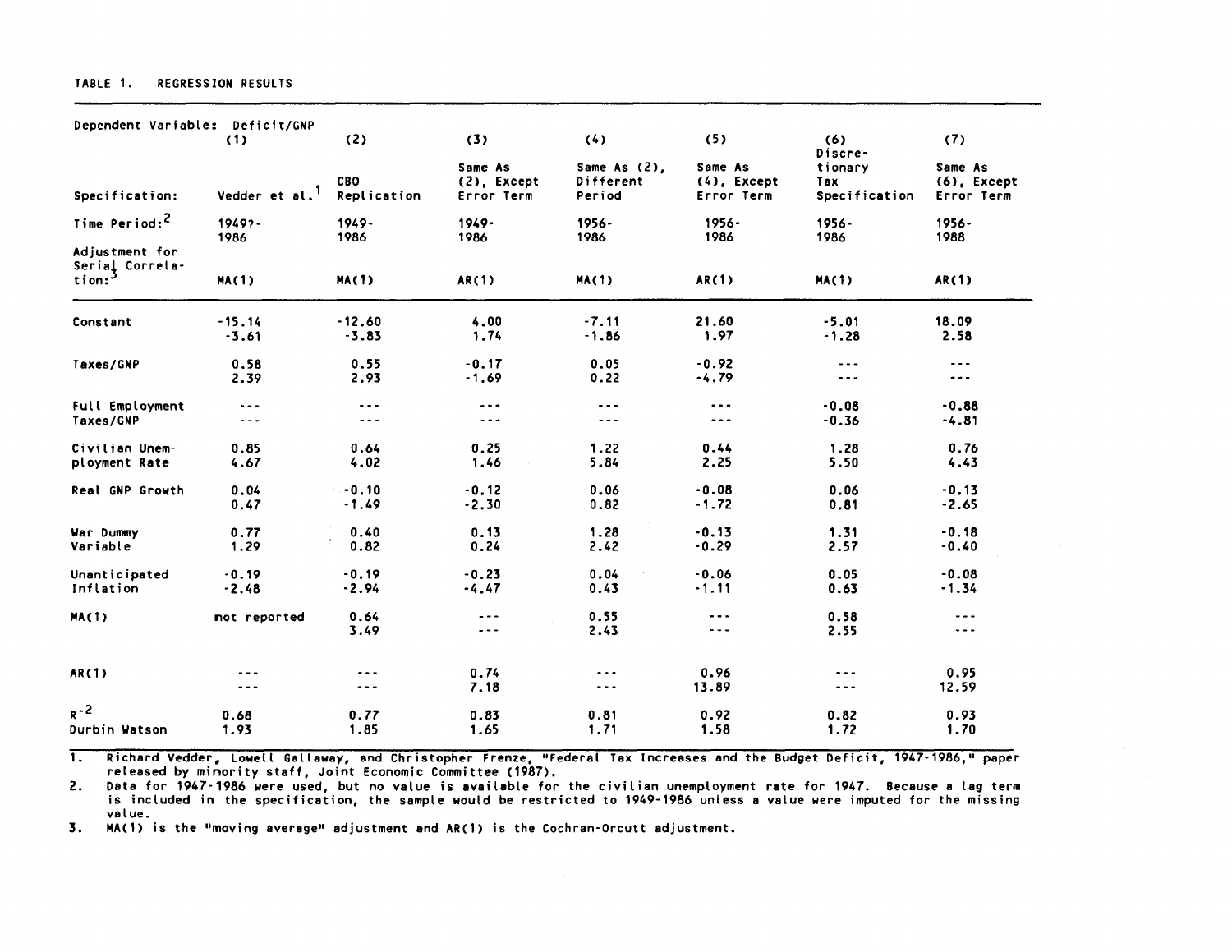$\label{eq:2.1} \frac{1}{\sqrt{2}}\int_{\mathbb{R}^3}\frac{1}{\sqrt{2}}\left(\frac{1}{\sqrt{2}}\right)^2\frac{1}{\sqrt{2}}\left(\frac{1}{\sqrt{2}}\right)^2\frac{1}{\sqrt{2}}\left(\frac{1}{\sqrt{2}}\right)^2.$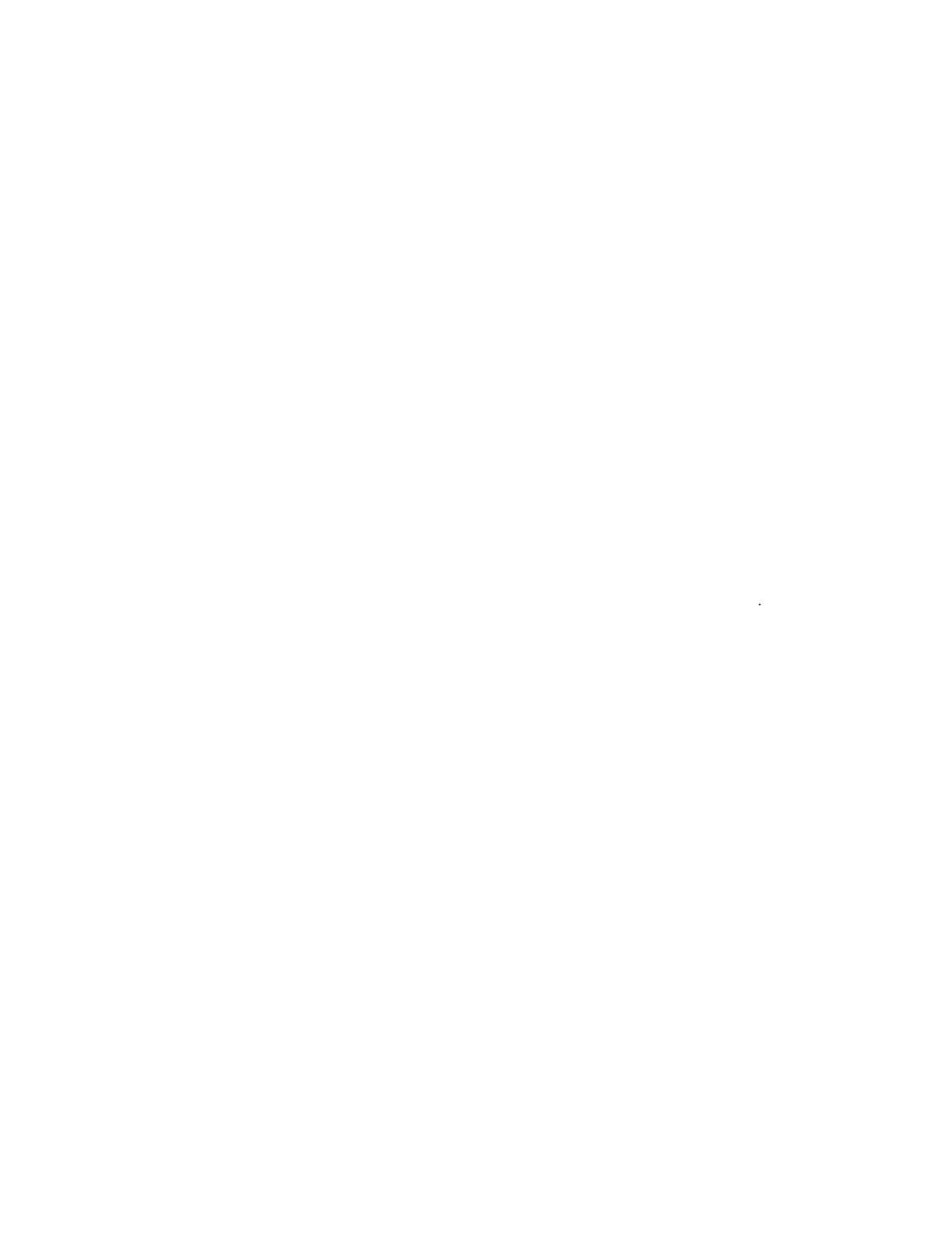#### **OTHER INFERENCES ABOUT THE CAUSAL RELATIONSHIP BETWEEN TAXES AND SPENDING**

As mentioned before, causality cannot be directly tested statistically. Statistical models always assume that some variables are endogenous (dependent) and others are exogenous (independent). Changes in the exopendent) and others are exogenous (independent). genous variables are assumed to cause changes in the endogenous variables, while changes in the endogenous variables are assumed not to affect exogenous variables.

In the case of the relationship between taxes and spending, there is no commonly accepted theory about which variables are exogenous and which are endogenous. The relationship is usually seen as being very complex. Taxes may be raised to finance a given level of spending; spending may be raised because tax revenues are available, or taxes and spending may be determined simultaneously.

One way of testing evidence on potential causality is to examine the order of events. While Vedder *et al.* did not attempt to use this method of inference for their analysis, it has been used by von Furstenberg and his colleagues to examine federal taxes and spending.

Von Furstenberg, Green, and Jeong investigated the dynamic relationship between federal tax receipts and expenditures during the 1954-1982 period. They used data on aggregate taxes and expenditures that were adjusted to exclude the automatic effects of the business cycle and inflation in order to isolate the effects of "discretionary" or "legislated" chang-<br>es in taxes and spending on each other. They looked for a systematic es in taxes and spending on each other. relationship between discretionary changes in aggregate spending and discretionary changes in aggregate taxes during the preceding 16 quarters, suggesting that tax changes have led historically to spending changes. They also looked for a systematic relationship suggesting the opposite- that spending changes have led to tax changes. 4/

Von Furstenberg *et al.* did not find a statistically significant relationship in either direction. Discretionary changes in taxes did not systematically precede discretionary changes in aggregate spending nor did discretionary changes in aggregate spending systematically precede discretionary changes in taxes. While the results came close to suggesting that spending preceded taxes, they provided no evidence that taxes preceded

One problem with this approach is that "discretionary" tax and spending changes may follow  $\blacktriangle$ legislative actions in an unsystematic manner. Thus, for example, legislative action on spending could precede legislative action on taxes, but the resulting changes in discretionary tax receipts could precede the resulting changes in discretionary outlays. These time lags between legislative action and fiscal effect confound the problem of inferring precedence.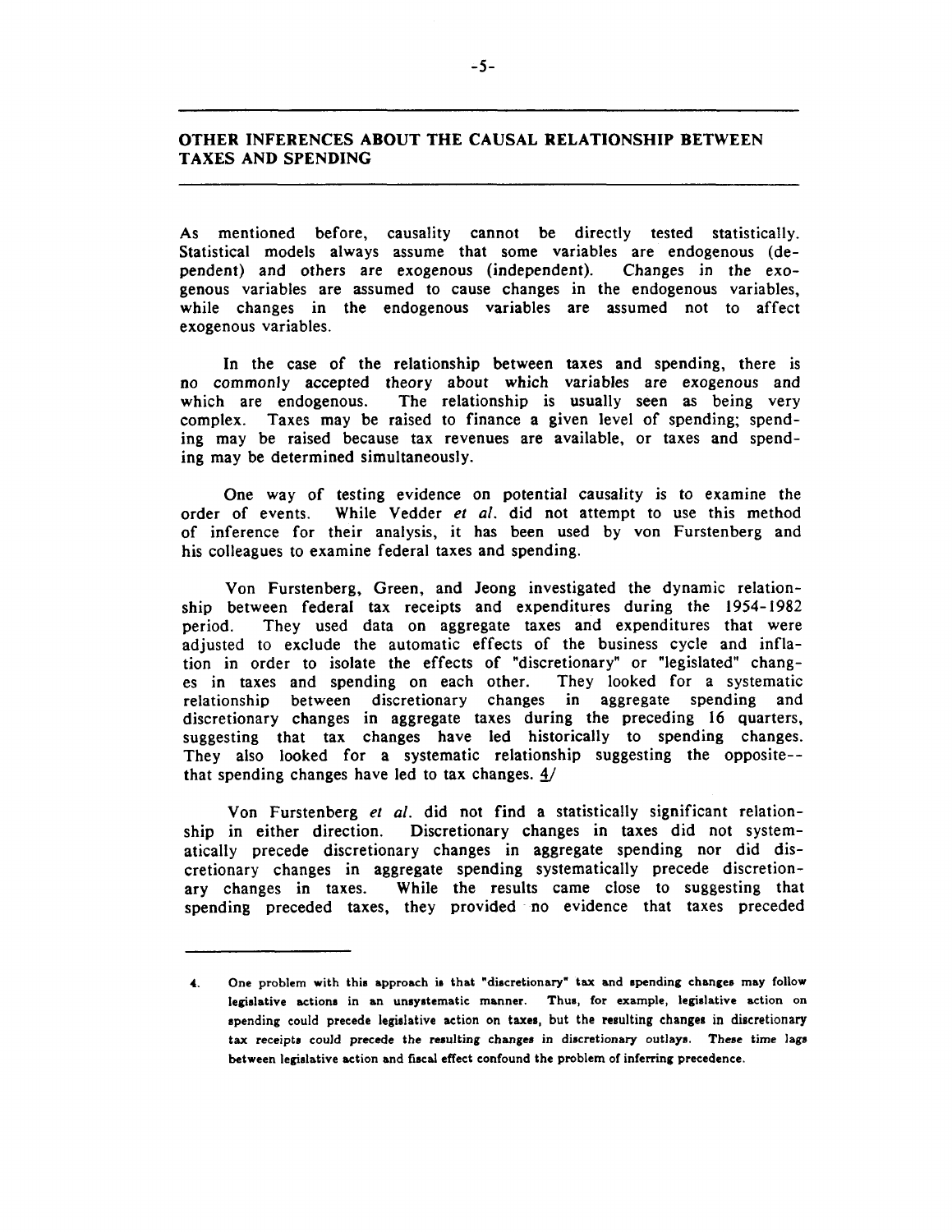$\mathcal{L}^{\text{max}}_{\text{max}}$  , where  $\mathcal{L}^{\text{max}}_{\text{max}}$